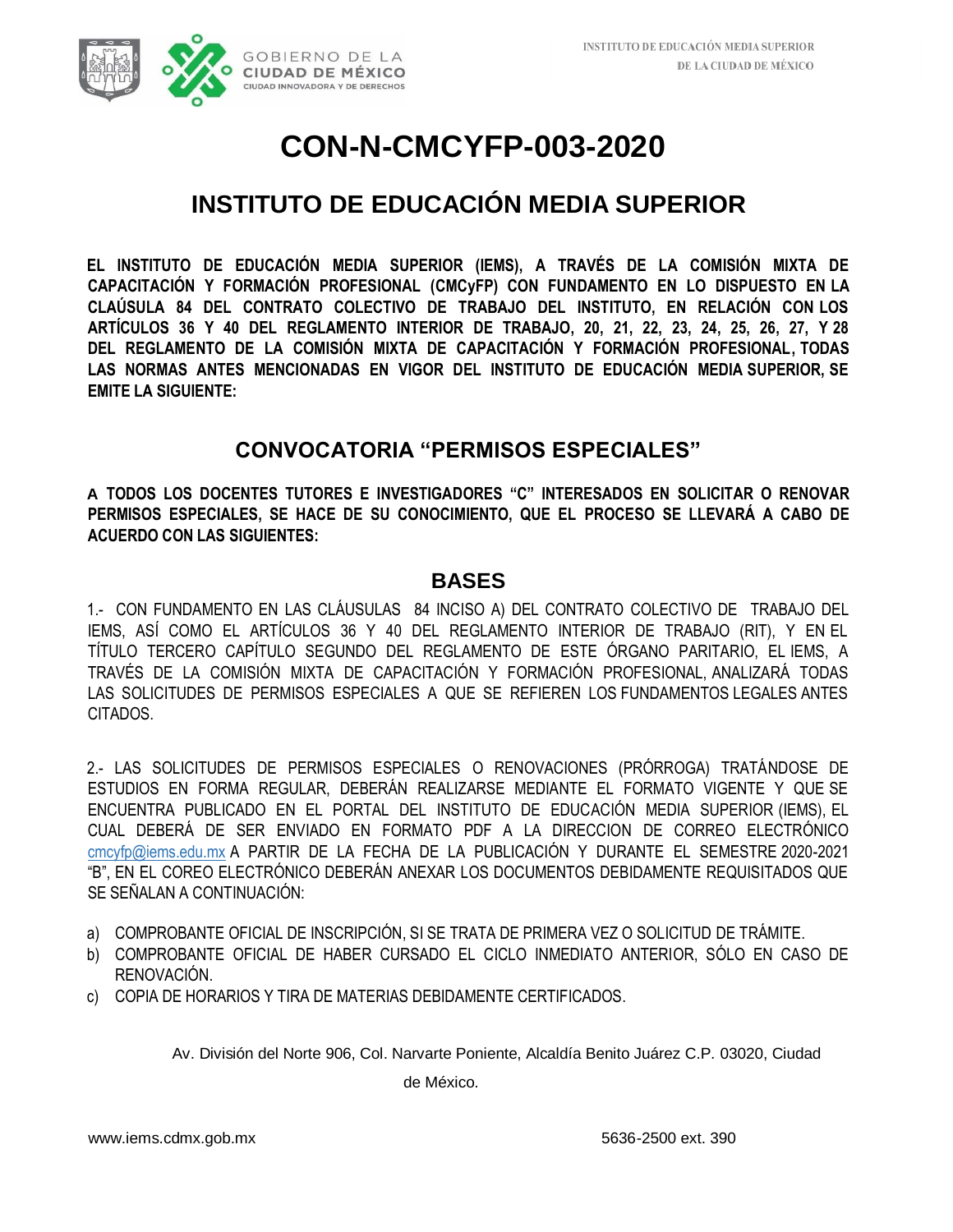

NO SE DICTAMINARÁ SOLICITUD ALGUNA, SIN EL FORMATO Y LA DOCUMENTACIÓN ANTES REFERIDA.

4.- EL DOCENTE-TUTOR-INVESTIGADOR "C" QUE TRAMITE ALGUNA SOLICITUD DE PERMISO ESPECIAL O RENOVACIÓN, DEBERÁ AJUSTARSE A LA ASIGNACIÓN DE LA CARGA ACADÉMICA QUE NO INTERFIERA EN EL NÚMERO DE HORAS QUE REPRESENTA SU PETICIÓN, CON LA FINALIDAD DE NO AFECTAR A LOS ESTUDIANTES Y DAR CUMPLIMIENTO A LO ESTABLECIDO EN LA NORMATIVIDAD INVOCADA EN ESTA CONVOCATORIA, POR LO QUE LA DIRECCIÓN DE ASUNTOS ACADÉMICOS, ASÍ COMO EN SU CASO LA SUBDIRECCIÓN DE COORDINACIÓN DE PLANTEL CORRESPONDIENTE, CORROBORARÁN **LA NO AFECTACIÓN** DE CARGAS ACADÉMICAS DE GRUPOS Y ESTUDIANTES.

5.- LAS SOLICITUDES DE PERMISO ESPECIAL O RENOVACIÓN, EN CUANTO AL HORARIO DE ESTUDIOS DEBERÁ ESTAR DENTRO DE LA JORNADA LABORAL O EN SU CASO PRESENTAR CONSTANCIA EMITIDA POR LA INSTITUCIÓN EDUCATIVA QUE ACREDITE LAS ACTIVIDADES ESCOLARES A REALIZAR EN EL HORARIO LABORAL DEL TRABAJADOR, LO ANTERIOR DE CONFORMIDAD CON LO QUE ESTABLECE LA CLÁUSULA 84 DEL CONTRATO COLECTIVO DE TRABAJO DEL INSTITUTO DE EDUCACIÓN MEDIA SUPERIOR DE LA CIUDAD DE MÉXICO Y EL ART. 22, FRACCIÓN XII DEL REGLAMENTO INTERIOR DE TRABAJO (RIT).

6.- EL DICTAMEN EMITIDO QUE CONTENGA LOS RESOLUTIVOS DE LAS SOLICITUDES TRAMITADAS SE PUBLICARÁN EN LA PÁGINA WEB OFICIAL DEL INSTITUTO DE EDUCACIÓN MEDIA SUPERIOR DE LA CIUDAD DE MÉXICO; ["](http://www.iems.cdmx.gob.mx/)[www.iems.cdmx.gob.mx](http://www.iems.cdmx.gob.mx/) ["](http://www.iems.cdmx.gob.mx/) , CONFORME SE DESAHOGUEN LAS SOLICITUDES.

7.- PARA TODOS AQUELLOS CASOS NO PREVISTOS EN LAS PRESENTES BASES, SE SUJETARÁ A LO DISPUESTO POR LAS RESOLUCIONES QUE EMITA LA COMISIÓN MIXTA DE CAPACITACIÓN Y FORMACIÓN PROFESIONAL.

**EL PRESENTE DOCUMENTO SE FIRMA SIENDO LAS 12:07 HORAS DEL DÍA 2 DE SEPTIEMBRE DE 2020.----------- ------------------------------------------------------------------------------------------------------------------------------------------------------------------**

> Av. División del Norte 906, Col. Narvarte Poniente, Alcaldía Benito Juárez C.P. 03020, Ciudad de México.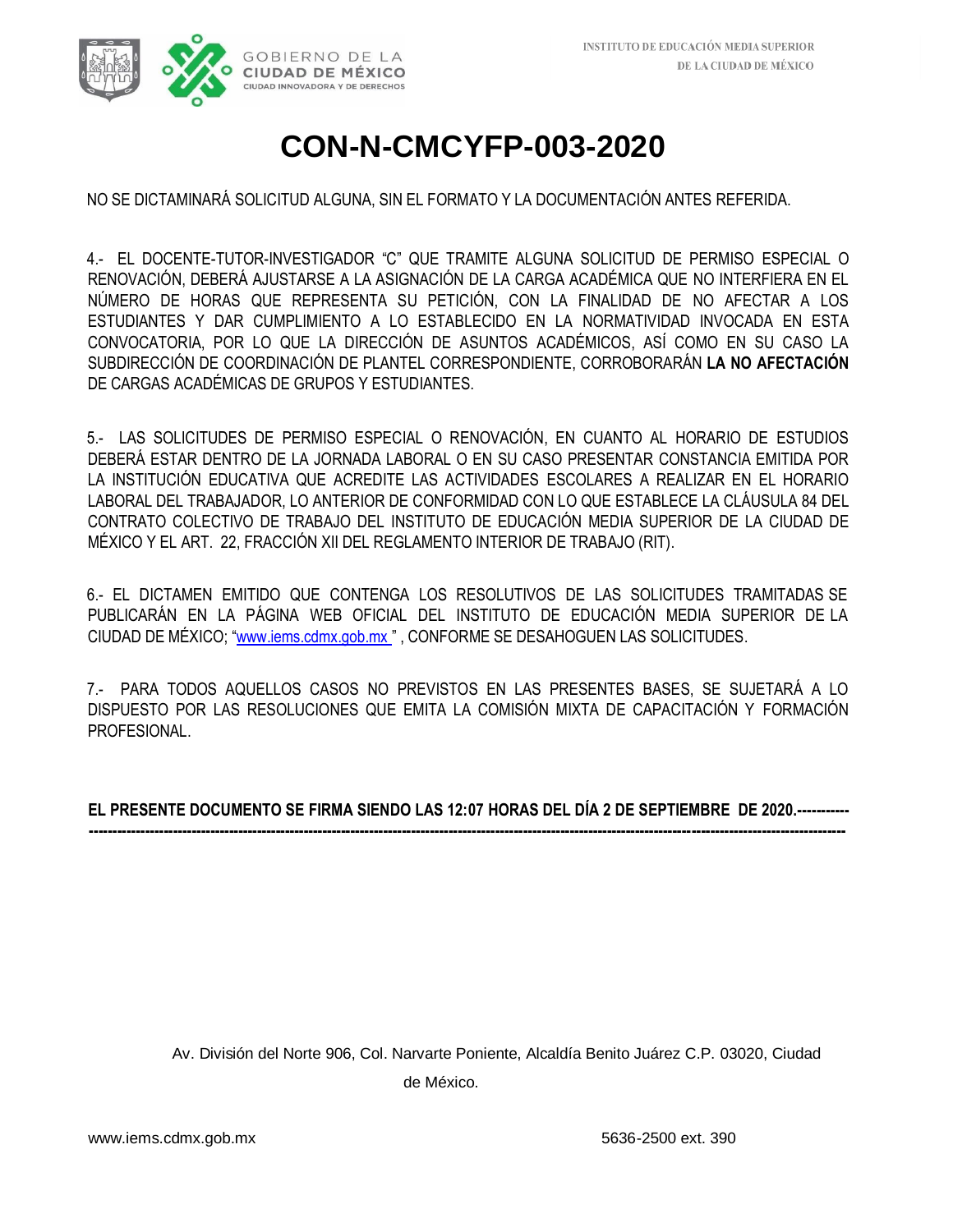

#### **FIRMAN LAS PARTES**

#### **POR PARTE DE LOS TRABAJADORES DEL IEMS**

**AZUCENA JUÁREZ SÁNCHEZ**

**JORGE CRUZ MARTÍNEZ**

INTEGRANTE TITULAR SECRETARIA DE ASUNTOS ACADÉMICOS DEL SINDICATO DE LA UNIÓN DE TRABAJADORES DEL INSTITUTO DE EDUCACIÓN MEDIA SUPERIOR (SUTIEMS)

INTEGRANTE SUPLENTE SECRETARIO DE FINANZAS DEL SINDICATO INDEPENDIENTE DE TRABAJADORES DEL INSTITUTO DE EDUCACIÓN MEDIA SUPERIOR (SITIEMS)

**BEATRIZ DÍAS GASPAR ENRIQUE CRUZ GARCÍA** 

INTEGRANTE SUPLENTE SECRETARIA DE PROMOCION DEPORTIVA DEL SINDICATO DE LA UNIÓN DE TRABAJADORES DEL INSTITUTO DE EDUCACIÓN MEDIA SUPERIOR (SUTIEMS)

INTEGRANTE TITULAR SECRETARIO DE ESTUDIOS LABORALES DEL SINDICATO DE LA UNIÓN DE TRABAJADORES DEL INSTITUTO DE EDUCACIÓN MEDIA SUPERIOR (SUTIEMS)

Av. División del Norte 906, Col. Narvarte Poniente, Alcaldía Benito Juárez C.P. 03020, Ciudad de México.